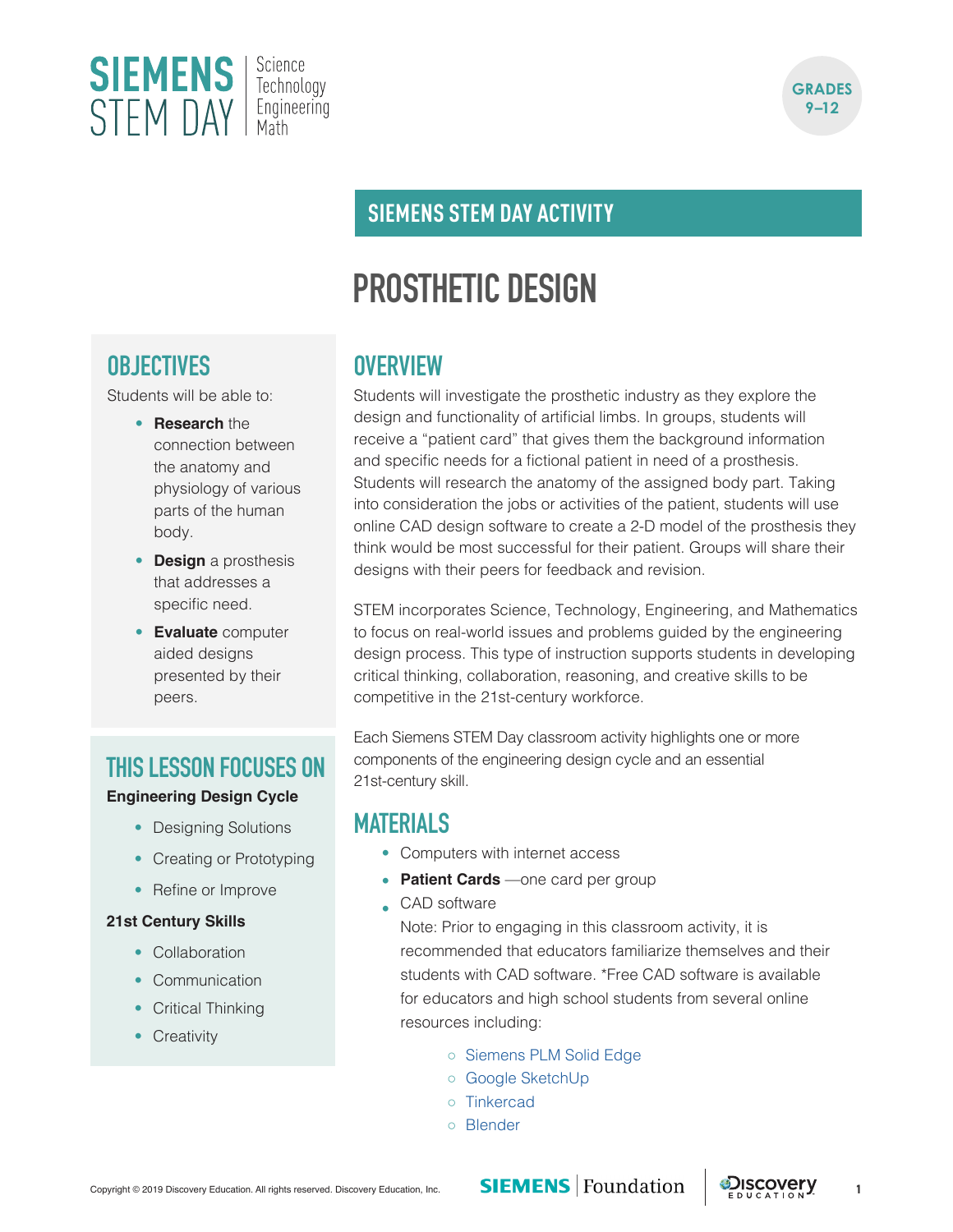

### **HAVE YOU EVER WONDERED . . .**

How are prosthetic devices designed?

### **MAKE CONNECTIONS!**

#### **How does this connect to students?**

Whether it is congenital (from birth) or acquired, the loss of a limb or body part can have a devastating and limiting effect on a person's life and activities. Designing specialized and personalized prosthetic devices (artificial body parts) for people of all ages can allow them to continue to do the jobs, sports, and hobbies they enjoy.

**How does this connect to careers?**

#### **Biomedical engineers**

design biomedical equipment and devices, such as artificial internal organs, replacements for body parts, and machines for diagnosing medical problems.

#### **Physical therapists**

help injured or ill people improve their movement and manage their pain. These therapists are often an important part of rehabilitation, treatment, and prevention in patients with chronic conditions, illnesses, or injuries.

#### **Orthotists/Prosthetists**

design and fabricate medical supportive devices and measure and fit patients for them. These devices include artificial limbs, braces, and other medical or surgical devices.

#### **How does this connect to our world?**

The field of prosthetics is rapidly advancing as technology is becoming more and more integrated into the design of artificial limbs and body parts. As scientists and engineers continue to study and improve the link between the brain and the prosthesis, will we find that artificial body parts are more functional than natural ones?

### **BLUEPRINT FOR DISCOVERY**

- **1.** Introduce students to prosthetic design by showing the following video: <https://youtu.be/7WaxyuS8vDc>
- **2.** After viewing the video, ask students to think about the activities that they are involved in and brainstorm how a prosthesis could be designed to help people who are missing limbs do those things. How could a prosthetic hand be designed to help a person play the piano? How could a prosthetic leg enhance a person's ability to skateboard or ride a bike? Have students share their examples and ideas with the class.

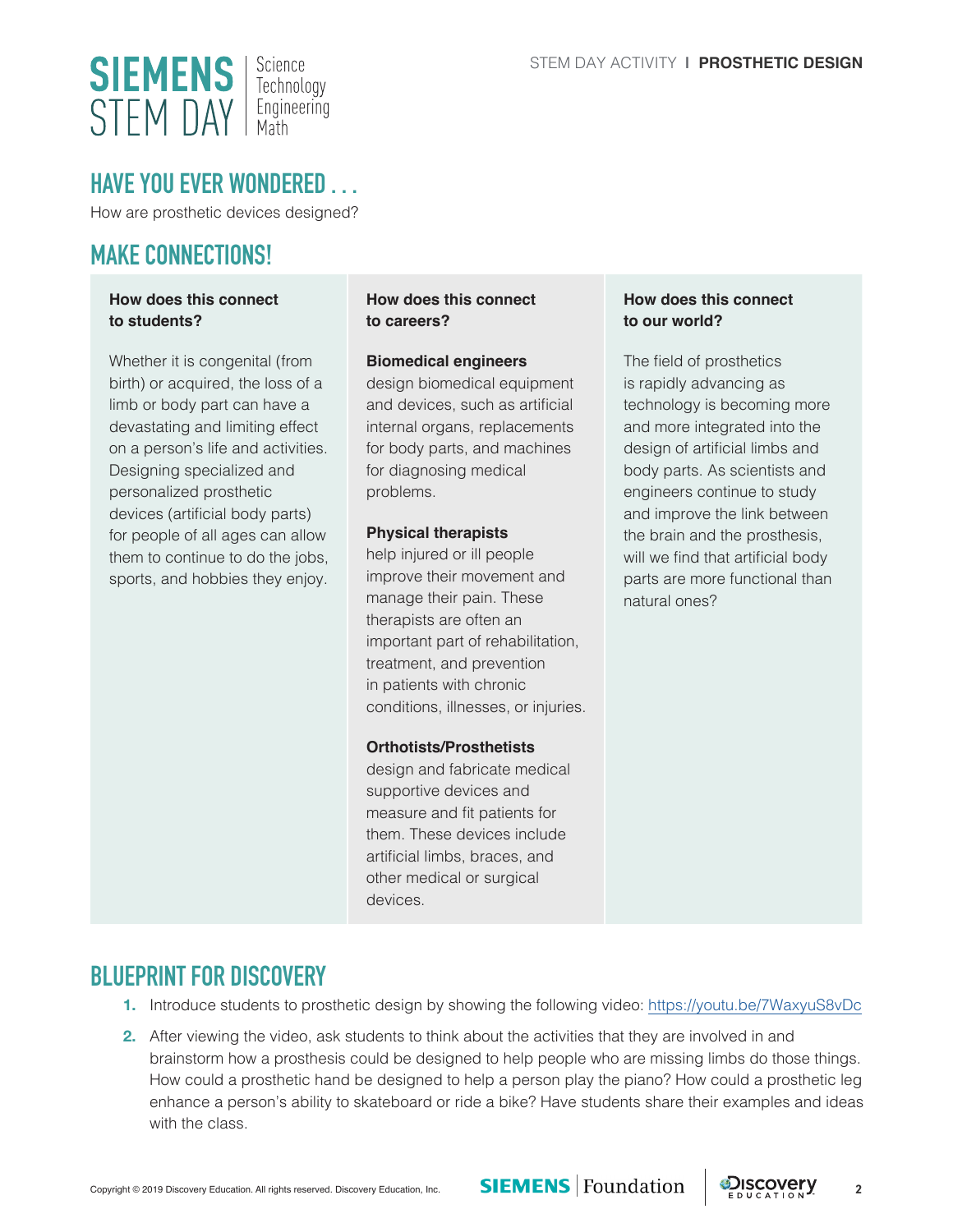

- **3.** Divide the class into 6 groups and provide each group with a **Patient Card**. Explain to students that they have been tasked to work as a team in the field of prosthetics and design an artificial limb or body part that will fulfill the needs of their patient.
- **4.** Responding to the information on the card, students will use CAD software to design a 2-D model of a prosthesis for their patient. Groups should research the anatomy and physiology of the missing body part before beginning their design, considering the patient's jobs, hobbies, and activities. The students' goal should be to design a prosthesis that replaces or enhances the function of the missing body part.
- **5.** Give groups and opportunity to display and share their models with the whole class, explaining how their design will meet the physical needs of the patient. Students should provide feedback on successes and areas for improvement for each design.

# **TAKE ACTION!**

Students can research and present how technology, such as bionics or ultrasound technology, could be applied to their model to improve its function.

# **NATIONAL STANDARDS**

| Science | <b>Next Generation Science Standards</b><br>HS-ETS.1-2: Design a solution to a complex real-world problem by<br>breaking it down into smaller, more manageable problems that can<br>be solved through engineering.<br>HS-ETS.1-3: Evaluate a solution to a complex real-world problem<br>based on prioritized criteria and trade-offs that account for a range<br>of constraints, including cost, safety, reliability, and aesthetics as<br>well as possible social, cultural, and environmental impacts.<br>HS-ETS.1-4: Use a computer simulation to model the impact of<br>proposed solutions to a complex real-world problem with numerous<br>criteria and constraints on interactions within and between systems<br>relevant to the problem. |
|---------|--------------------------------------------------------------------------------------------------------------------------------------------------------------------------------------------------------------------------------------------------------------------------------------------------------------------------------------------------------------------------------------------------------------------------------------------------------------------------------------------------------------------------------------------------------------------------------------------------------------------------------------------------------------------------------------------------------------------------------------------------|
|         |                                                                                                                                                                                                                                                                                                                                                                                                                                                                                                                                                                                                                                                                                                                                                  |

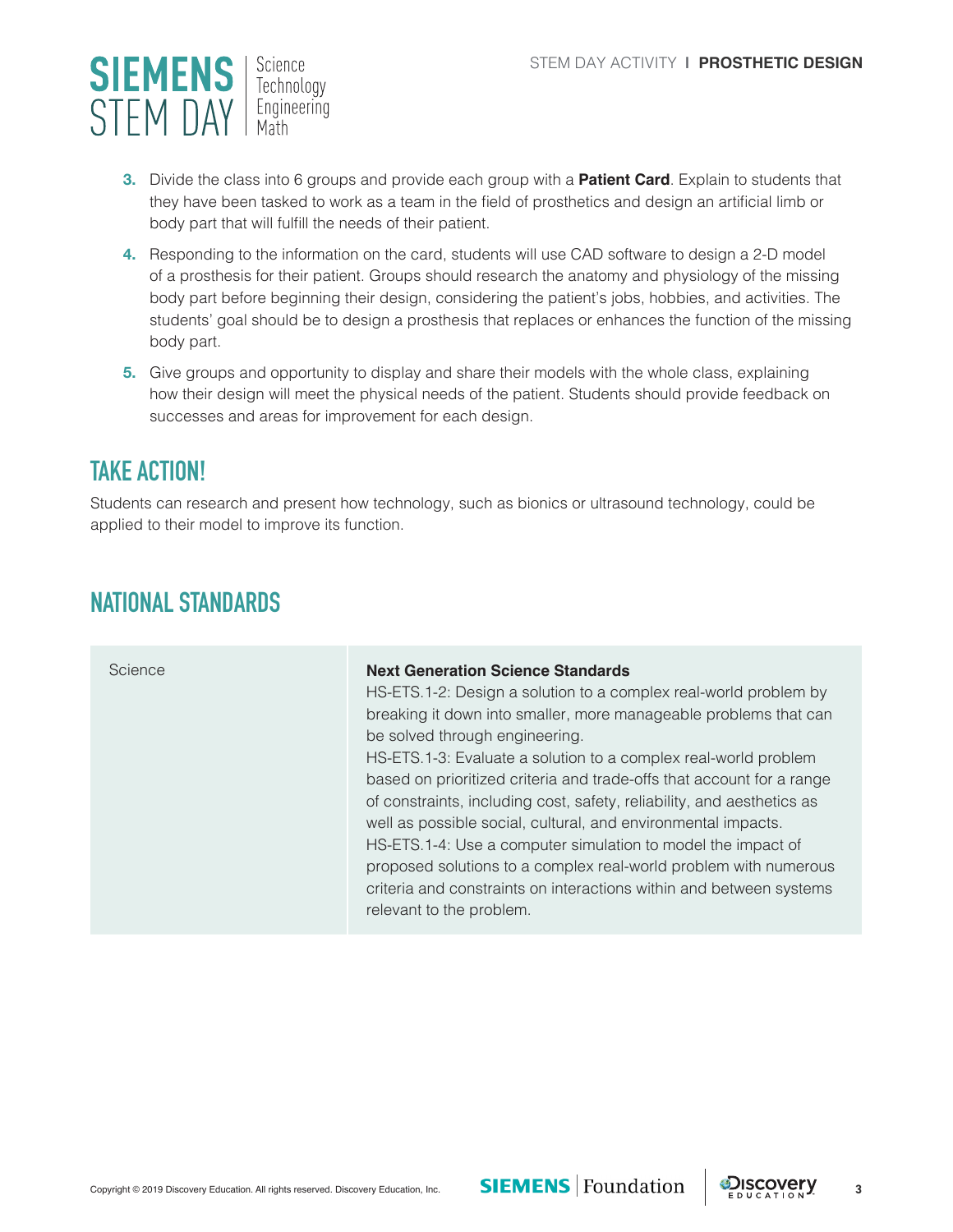

| <b>Technology Education</b> | <b>3.</b> Knowledge Constructor—Students critically curate a variety of<br>resources using digital tools to construct knowledge, produce<br>creative artifacts and make meaningful learning experiences for<br>themselves and others: a. Students plan and employ effective<br>research strategies to locate information and other resources for<br>their intellectual or creative pursuits, d. Students build knowledge<br>by actively exploring real-world issues and problems, developing<br>ideas and theories and pursuing answers and solutions.<br>6. Creative Communicator-Students communicate clearly and<br>express themselves creatively for a variety of purposes using the<br>platforms, tools, styles, formats and digital media appropriate to<br>their goals: d. Students publish or present content that customizes<br>the message and medium for their intended audiences. |
|-----------------------------|-----------------------------------------------------------------------------------------------------------------------------------------------------------------------------------------------------------------------------------------------------------------------------------------------------------------------------------------------------------------------------------------------------------------------------------------------------------------------------------------------------------------------------------------------------------------------------------------------------------------------------------------------------------------------------------------------------------------------------------------------------------------------------------------------------------------------------------------------------------------------------------------------|
| English Language Arts       | CCSS.ELA-LITERACY.SL.1 Engage effectively in a range of<br>collaborative discussions (one-on-one, in groups, and teacher-led)<br>with diverse partners on topics, texts, and issues, building on others'<br>ideas and expressing their own clearly.                                                                                                                                                                                                                                                                                                                                                                                                                                                                                                                                                                                                                                           |

# **ADDITIONAL RESOURCES**

<https://www.amputee-coalition.org/prosthetics-types-guide/>

<https://www.bls.gov/>

<http://www.opcareers.org/professionals/technicians/>

<https://medlineplus.gov/artificiallimbs.html>

<https://www.ncbi.nlm.nih.gov/pmc/articles/PMC1121287/>

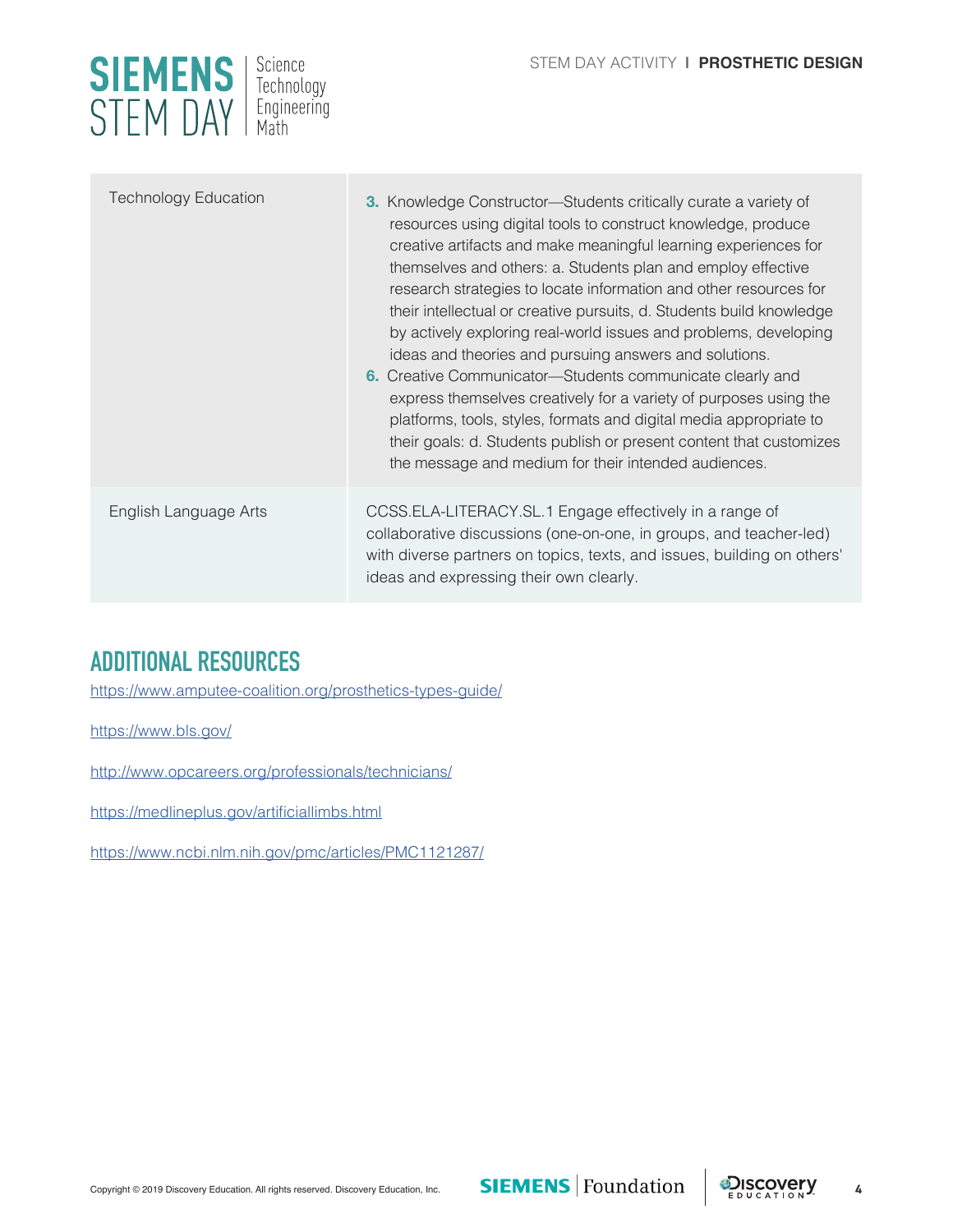# **PATIENT CARDS**

### **Patient Name** Konrad Hutton **Gender** Male **Age** 23 **Job/Hobby/Activities** Michael is a former Olympic swimmer.  **Congenital or Acquired Amputee** Acquired **History** Last year Michael was involved in an automobile accident; the injuries sustained in the accident required that his left leg be amputated below the knee. **Prosthesis Required** Transtibial leg prosthesis **Prosthesis Design Notes** Michael needs a prosthesis that will allow him to be able to continue to swim competitively.

\_\_\_\_\_\_\_\_\_\_\_\_\_\_\_\_\_\_\_\_\_\_\_\_\_\_\_\_\_\_\_\_\_\_\_\_\_\_\_\_\_\_\_\_\_\_\_\_\_\_\_\_\_\_\_\_\_\_\_\_\_\_\_\_\_\_\_\_\_\_\_\_\_\_\_\_\_\_\_\_\_\_\_\_\_\_\_\_\_\_\_\_\_\_\_\_\_\_\_

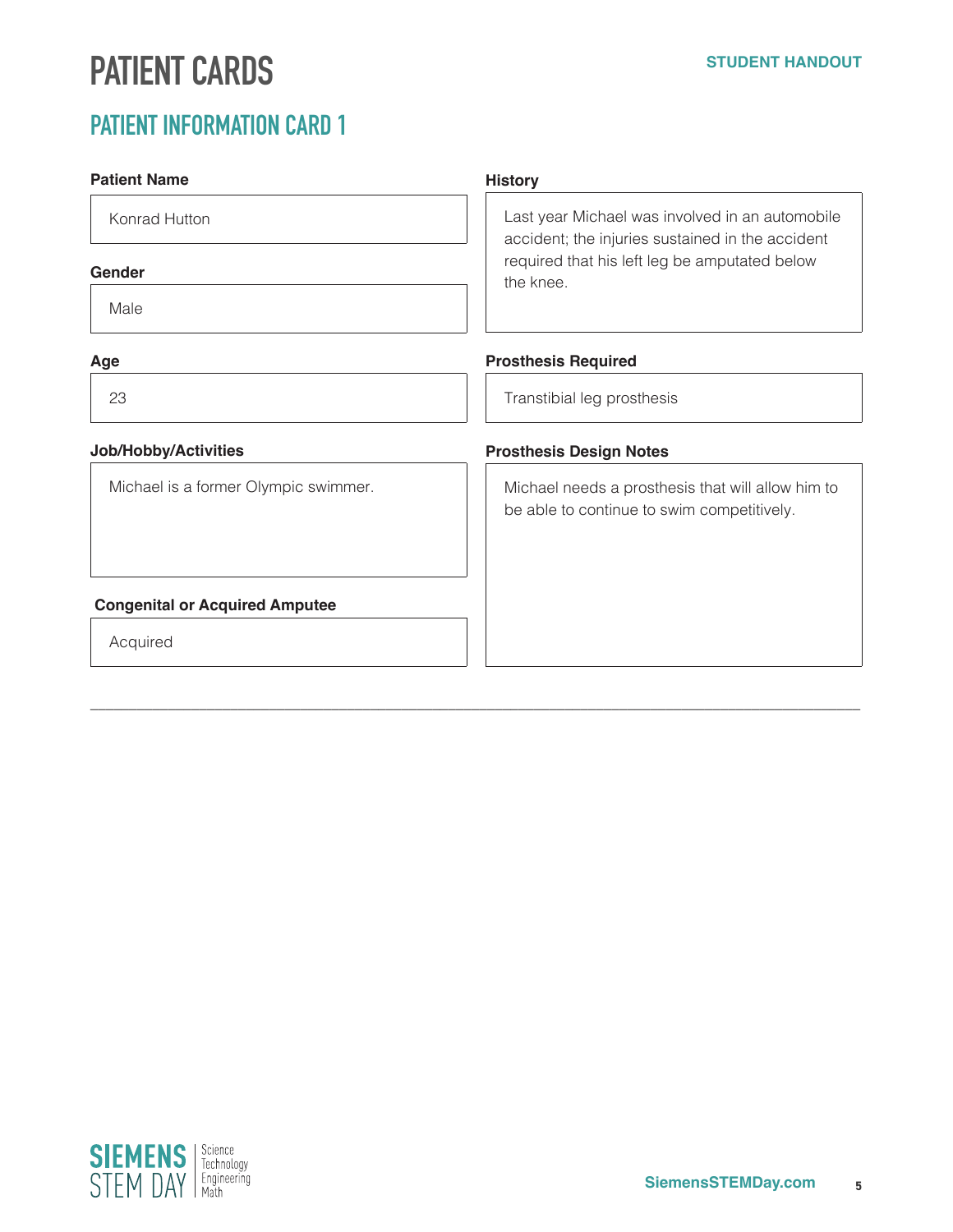| <b>Patient Name</b>                                         | <b>History</b>                                                                                                                                                                                                                                         |  |
|-------------------------------------------------------------|--------------------------------------------------------------------------------------------------------------------------------------------------------------------------------------------------------------------------------------------------------|--|
| Emilee Fox                                                  | Emilee was involved in an explosion while on<br>patrol as a part of her job duties with the military,<br>damaging and requiring the amputation of her<br>right leg.                                                                                    |  |
| Gender                                                      |                                                                                                                                                                                                                                                        |  |
| Female                                                      |                                                                                                                                                                                                                                                        |  |
| Age                                                         | <b>Prosthesis Required</b>                                                                                                                                                                                                                             |  |
| 35                                                          | Transfemoral leg prosthesis                                                                                                                                                                                                                            |  |
| Job/Hobby/Activities                                        | <b>Prosthesis Design Notes</b>                                                                                                                                                                                                                         |  |
| Emilee is an infantry soldier in the United States<br>Army. | Emilee needs a prosthesis that will allow her<br>to be able to fulfill her job duties as an infantry<br>soldier, with the goal of returning to combat<br>on the battlefield. Any design that can help<br>or enhance her ability to do this is desired. |  |
| <b>Congenital or Acquired Amputee</b>                       |                                                                                                                                                                                                                                                        |  |
| Acquired                                                    |                                                                                                                                                                                                                                                        |  |
|                                                             |                                                                                                                                                                                                                                                        |  |

 $\_$  ,  $\_$  ,  $\_$  ,  $\_$  ,  $\_$  ,  $\_$  ,  $\_$  ,  $\_$  ,  $\_$  ,  $\_$  ,  $\_$  ,  $\_$  ,  $\_$  ,  $\_$  ,  $\_$  ,  $\_$  ,  $\_$  ,  $\_$  ,  $\_$  ,  $\_$  ,  $\_$  ,  $\_$  ,  $\_$  ,  $\_$  ,  $\_$  ,  $\_$  ,  $\_$  ,  $\_$  ,  $\_$  ,  $\_$  ,  $\_$  ,  $\_$  ,  $\_$  ,  $\_$  ,  $\_$  ,  $\_$  ,  $\_$  ,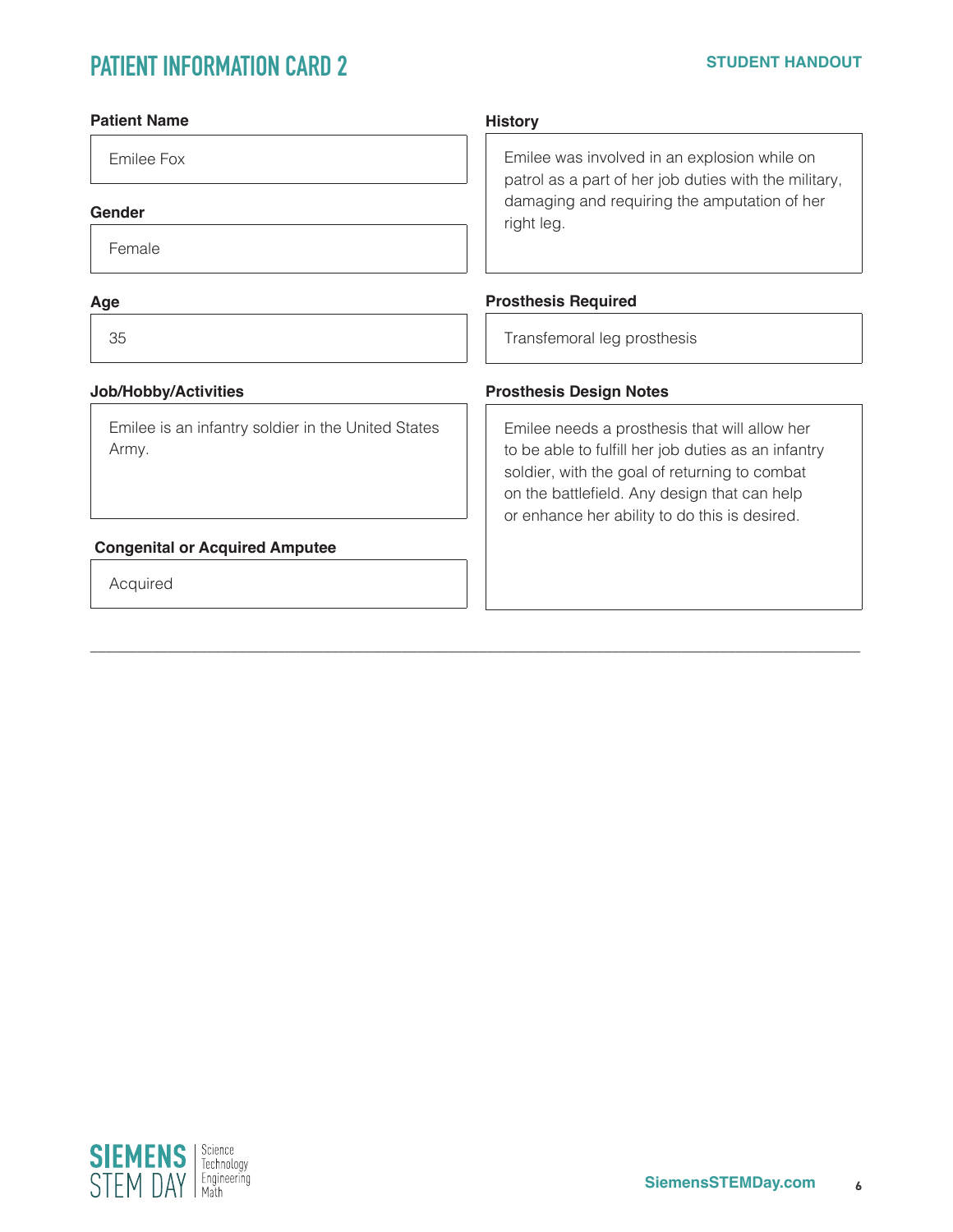| <b>Patient Name</b>                                                                                                                 | <b>History</b>                                                                                     |
|-------------------------------------------------------------------------------------------------------------------------------------|----------------------------------------------------------------------------------------------------|
| <b>Griffin Alvarez</b>                                                                                                              | Griffin was born missing his left arm below<br>the elbow.                                          |
| Gender                                                                                                                              |                                                                                                    |
| Male                                                                                                                                |                                                                                                    |
| Age                                                                                                                                 | <b>Prosthesis Required</b>                                                                         |
| 28                                                                                                                                  | Transradial arm                                                                                    |
| Job/Hobby/Activities                                                                                                                | <b>Prosthesis Design Notes</b>                                                                     |
| Griffin is a rock-climbing instructor and an<br>amateur climber who has a goal or becoming<br>a professional climber in the future. | Griffin is looking for a new, enhanced prosthesis<br>that is designed to aid him in rock climbing. |
| <b>Congenital or Acquired Amputee</b>                                                                                               |                                                                                                    |
| Congenital                                                                                                                          |                                                                                                    |
|                                                                                                                                     |                                                                                                    |

\_\_\_\_\_\_\_\_\_\_\_\_\_\_\_\_\_\_\_\_\_\_\_\_\_\_\_\_\_\_\_\_\_\_\_\_\_\_\_\_\_\_\_\_\_\_\_\_\_\_\_\_\_\_\_\_\_\_\_\_\_\_\_\_\_\_\_\_\_\_\_\_\_\_\_\_\_\_\_\_\_\_\_\_\_\_\_\_\_\_\_\_\_\_\_\_\_\_\_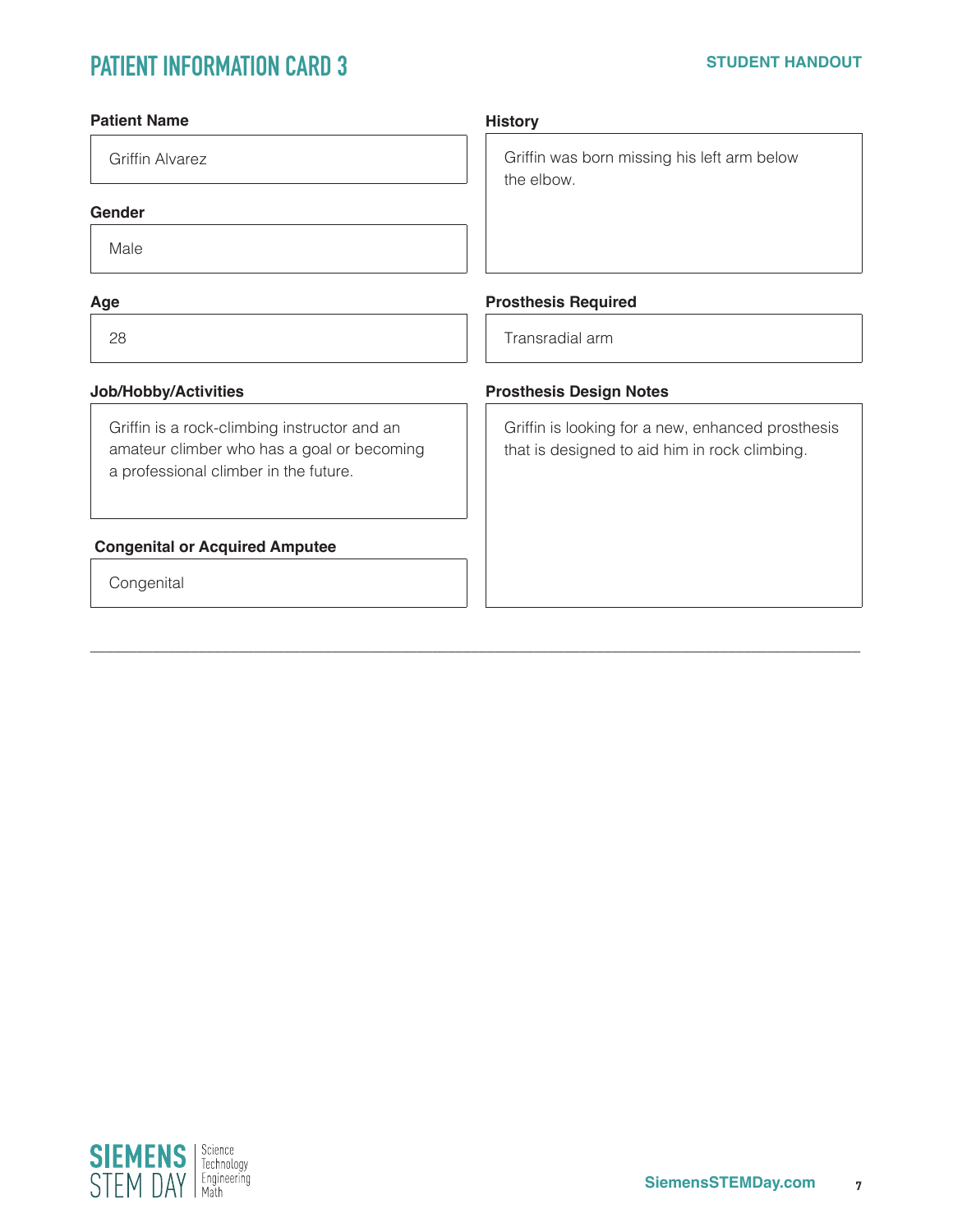| <b>Patient Name</b>                                               | <b>History</b>                                                                                   |
|-------------------------------------------------------------------|--------------------------------------------------------------------------------------------------|
| Abbi Clegg                                                        | Abbi contracted an infection in her right arm that<br>required amputation above the elbow joint. |
| Gender                                                            |                                                                                                  |
| Female                                                            |                                                                                                  |
| Age                                                               | <b>Prosthesis Required</b>                                                                       |
| 15                                                                | Transhumeral arm prosthesis                                                                      |
| Job/Hobby/Activities                                              | <b>Prosthesis Design Notes</b>                                                                   |
| Abbi is a high school student and competitive<br>softball player. | Abbi would love a design that allows her to<br>continue to play softball competitively.          |
| <b>Congenital or Acquired Amputee</b>                             |                                                                                                  |
| Acquired                                                          |                                                                                                  |
|                                                                   |                                                                                                  |

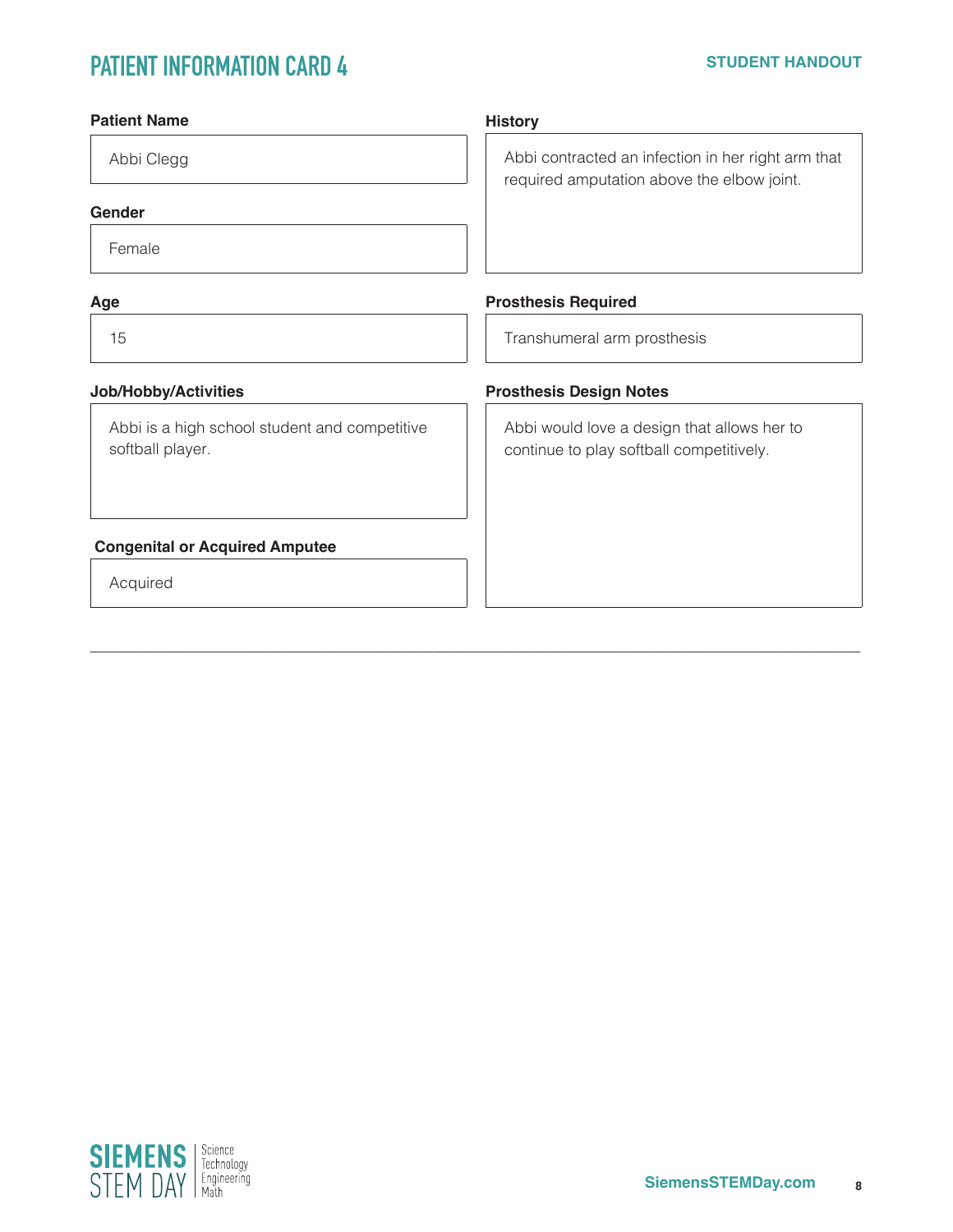| <b>Patient Name</b>                                                                 | <b>History</b>                                                                                                                    |
|-------------------------------------------------------------------------------------|-----------------------------------------------------------------------------------------------------------------------------------|
| Benny Traveno                                                                       | Benny was born without a left foot.                                                                                               |
| Gender                                                                              |                                                                                                                                   |
| Male                                                                                |                                                                                                                                   |
| Age                                                                                 | <b>Prosthesis Required</b>                                                                                                        |
| 17                                                                                  | Foot prosthesis                                                                                                                   |
| Job/Hobby/Activities                                                                | <b>Prosthesis Design Notes</b>                                                                                                    |
| Benny is a high school senior and has a goal of<br>playing collegiate-level soccer. | Benny is an excellent soccer player and would<br>like an enhanced prosthesis that is designed to<br>help him on the soccer field. |
| <b>Congenital or Acquired Amputee</b>                                               |                                                                                                                                   |
| Congenital                                                                          |                                                                                                                                   |
|                                                                                     |                                                                                                                                   |

\_\_\_\_\_\_\_\_\_\_\_\_\_\_\_\_\_\_\_\_\_\_\_\_\_\_\_\_\_\_\_\_\_\_\_\_\_\_\_\_\_\_\_\_\_\_\_\_\_\_\_\_\_\_\_\_\_\_\_\_\_\_\_\_\_\_\_\_\_\_\_\_\_\_\_\_\_\_\_\_\_\_\_\_\_\_\_\_\_\_\_\_\_\_\_\_\_\_\_